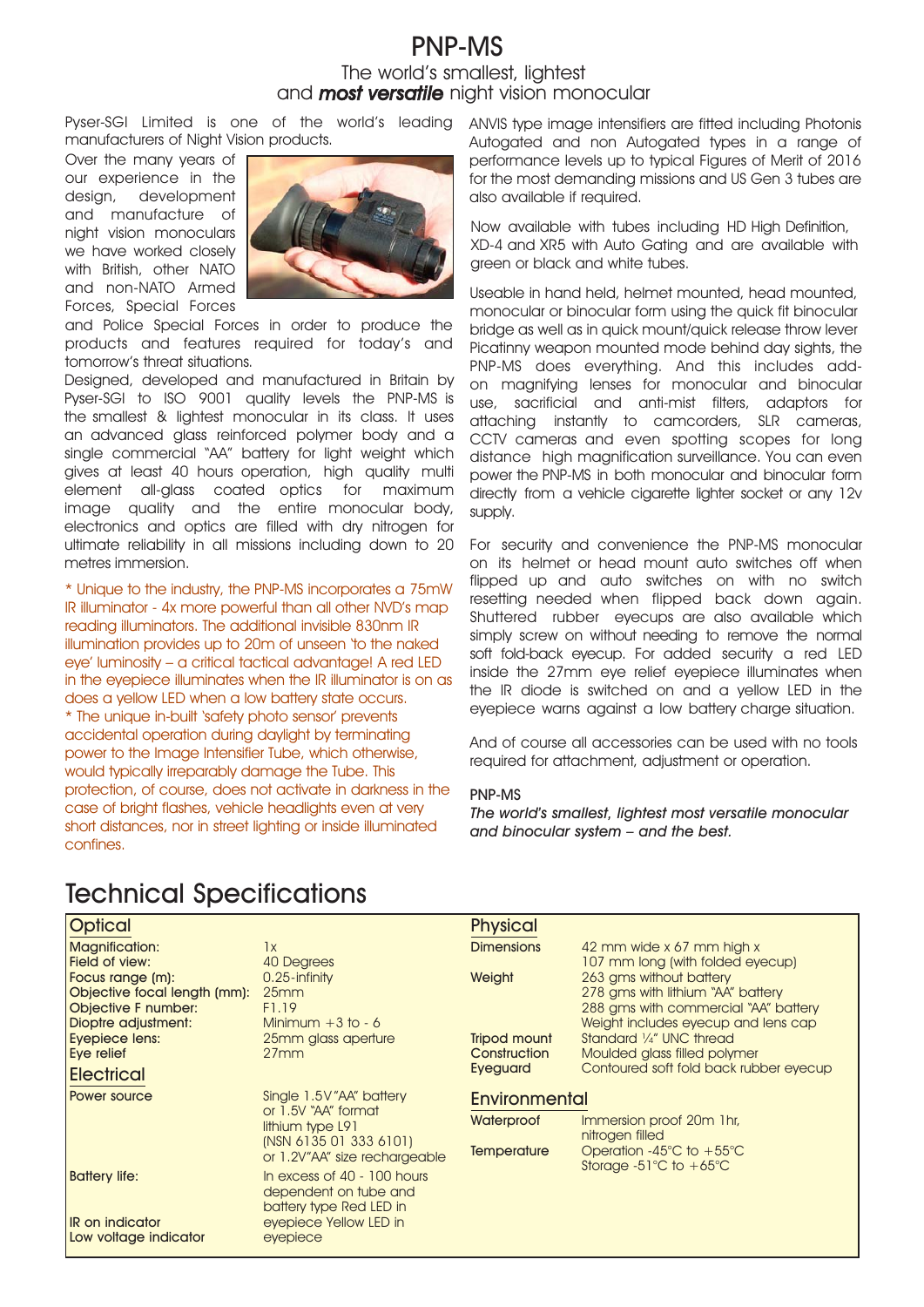

Monocular helmet and head mounts both allow right eye and left eye use adjustable in 5 axes : pitch, yaw, vertical, lateral and fore/aft with flip up/auto off/ and flip down/auto on and feature lens cap secure stowage point.

Binocular form using 2 PNP-MSs with quick attach/detach bridge kit needs no collimation and allows 60 to 97mm interpupillary adjustment with both 1x, 3x and 5x lenses. Binoculars on standard PNP-Mi helmet/head mount upper modules are adjustable in in 5 axes : pitch, yaw, vertical, lateral and fore/aft.



FN Minimi 7.62 with PNP-Mi and Trijicon

PNP-Mi uses the day sight aiming mark of any night vision compatible day sight with no need to adjust the zero of the day sight



Colt M4/C8 with PNP-Mi and EOTECH

A quick attach/release over-centre throw lever attaches mount to rail.PNP-Mi can be adjusted by user for optimum eye position without changing mount position on rail.